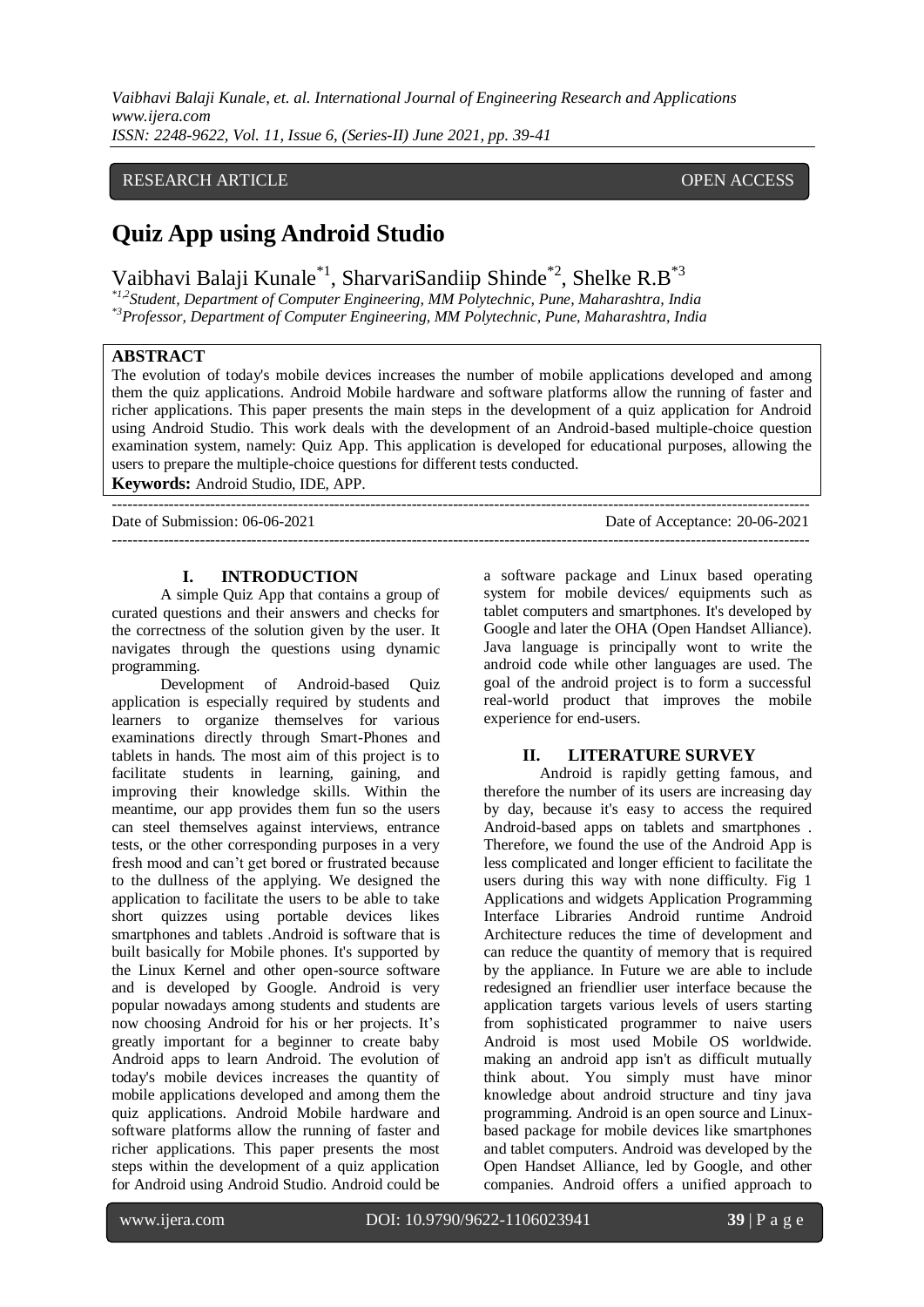*Vaibhavi Balaji Kunale, et. al. International Journal of Engineering Research and Applications www.ijera.com*

*ISSN: 2248-9622, Vol. 11, Issue 6, (Series-II) June 2021, pp. 39-41*

application development for mobile devices which suggests developers need only develop for Android, and their applications should be ready to run on different devices powered by Android.

The very first beta version of the Android Software Development Kit (SDK) was released by Google in 2007 while as because the first working commercial version, Android 1.0, was released in September 2008, and later it kept on changing/updating its rules. On June 27, 2012, at the Google I/O conference, in that meeting, Google announced the subsequent Android version, 4.1. Jelly Bean is an incremental update, with the first aim of improving the program, both in terms of functionality/ activities and performance. The text file i.e source code for Android is out there under free and open source software licenses. Google publishes most of the code under the Apache License version 2.0 and therefore the rest, Linux kernel changes, under the GNU General Public License version

## **III. PROPOSED WORK**

Android could be a complete set of software for mobile devices like tablet computers, notebooks, smartphones, electronic book readers, set-top boxes etc. It contains a Linux-based Operating System, middleware and key mobile applications. We are creating the simple example of android using the Eclipse IDE. For creating the simple example:

- 1. Create the new android project
- 2. Write the code and functions for it.
- 3. Run the android application
- 4. Covert the files into APK bundles.



Flowchart of Quiz App

3.1 Working of Application

Step 1: Creating a new project

 Click on the File option at the topmost corner in the left.

 Then click on new and open a new project and name the project.

 Now select the Empty Activity with language as Java.

Name it Quiz App.

Step 2: Designing the UI with activity\_main.xml

step 3: Working with developers.java Step 4: Working with MainActivity.java step 5: Working with QuestionsActivity.java step 6: Working with ResultActivity.java

step 7: Build the project into APK file or Bundles. step 8: Transfer the APK file into Android phone and install it and run it over.

l